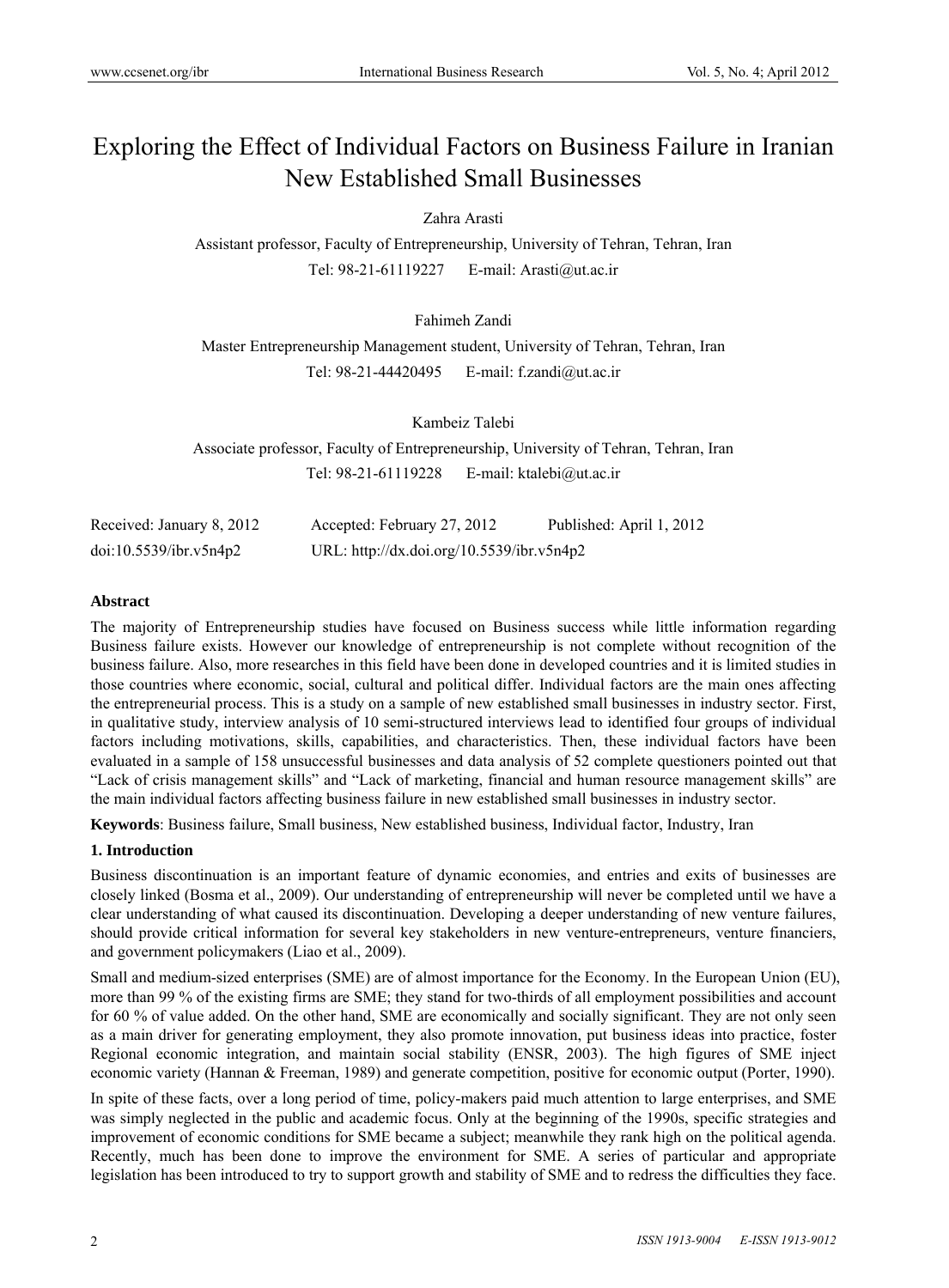This seems to be mandatory, since research indicates that failure of SME is high, above all within the first years after starting (Franco & Haase, 2009). Timmons (1994) show that over 20 % of new ventures fail within one year and 66 % within six years. Other scholars state that approximately 50 % of small start-ups survive for more than five years (Franco & Haase, 2009). New established businesses no more than three years are usually faced difficulties and high percentage of this business lead to failure (FEE, 2004). Baldwin et al. (2000) show that 23 % of Canadian firms are likely to exit during their first year of operation. According to this research, a new firm has a 42% probability of surviving past its fourth year and a 20% likelihood of completing its first decade. They also show that small firms in their first years of entry have a higher hazard of exit compared with medium and large size firms. Mata and Portugal (1994) studying the survival of new manufacturing firms in Portugal, report on comparable results. Specifically they show that one fifth of such firms failed during the first year of entry and that only 50 % survived for four years.

Given that such a large number of SMEs are unsuccessful, it is meaningful to investigate the causes of poor performance and failure faced by these firms. According to Storey (1994), the failure of SME is a vitally important area for research and he rightly states that no policy can be formulated for SME without a central understanding of business malfunction's significance. This comprises the identification of major problems that are assumed to discourage and obstacle SME performance (Franco & Hasse, 2009). Much research has been done about success and growth factors of new firms (Franco & Hasse, 2009) while research on business failure of SME's help them to change. It is noted that some of the entrepreneurial capability variables cannot easily be changed. However, the benefits or risks associated with them can be assessed, with implications both for entrepreneurs and for public policy. Entrepreneurs whose resource base renders it less likely for them to succeed should proceed with caution or strengthen their position (Arasti & Zandi, 2010).

In Iran, the business discontinuation rate (6 %) is almost higher than average of efficiency-driven economies (4.9 %). Denmark and Italy in innovation-driven economies have the lowest business discontinuation rate (1.1 %) (Arasti, 2011a). In addition, Doing Business report published by World Bank (2011) is an annual report investigating the regulations that enhance business activity and those that constrain it. Doing Business reports a way to evaluate business environment of a country and presents quantitative indicators on business regulations and the protection of property rights that can be compared across 183 economies over time. Regulations affecting 11 areas of the life of a business are covered: starting a business, dealing with construction permits, registering property, obtaining credit, protecting investors, paying taxes, trading across borders, enforcing contracts, closing a business, getting electricity and employing workers. Iran with 72.9 million populations and GNI per capita (US\$ 4.530) is 129 from 183 countries in the ranking on the ease of doing business.

The ranking of starting a business in Iran is 42 while in obtaining credit is 89. We must mention that the Islamic Republic of Iran eased business start-up in 2011 by installing a web portal allowing entrepreneurs to search for and reserve a unique company name, the establishment of a new private credit bureau improved access to credit information. The Islamic Republic of Iran made enforcing contracts easier and faster by introducing electronic filing of some documents, text message notification and an electronic case management system. These data show that the business environment in Iran is not encouraging for entrepreneurs and makes a lot of barriers to them (Arasti, 2011b). Therefore, a study on business failure and the factors that cause failure in Iranian context could help policy makers to identify the most important challenges of business that lead to business discontinuance.

This paper has been structured in five parts. In the second section a review of the literature on individual factors in failure business and specifically on new established small businesses has been presented. The third section describes the methodology of research. The results have been presented in the fourth section. Finally paper has been concluded by result discussion and conclusion.

## **2. Literature Review**

The term "failure" in the Oxford English Dictionary is defined as "to become deficient, to be inadequate". In general, many different terminologies are related to business failure, such as firm closures, entrepreneurial exit, dissolution, discontinuance, insolvency, organizational mortality and bankruptcy. Normally, entrepreneurial failure is referred to as the cease of an operation for financial reasons. Since we examined nascent entrepreneurs during the firm's gestation process, one type of entrepreneurial failure is the discontinuance of venturing efforts by entrepreneurs (Liao et al., 2009). In particular, definitions of business disappearance, closure, exit, and failure are confused and often overlapping. "Disappearance" of a business may occur because the business failed, because the business acquired by or merged into another company, or because the owners voluntarily closed it (Cardozo & Borchert, 2004). "Exit" refers to several different meanings; it can refer to the exit of the business from trading in a specific market or from producing a particular product. It also refers to the end of the owner's participation in the business;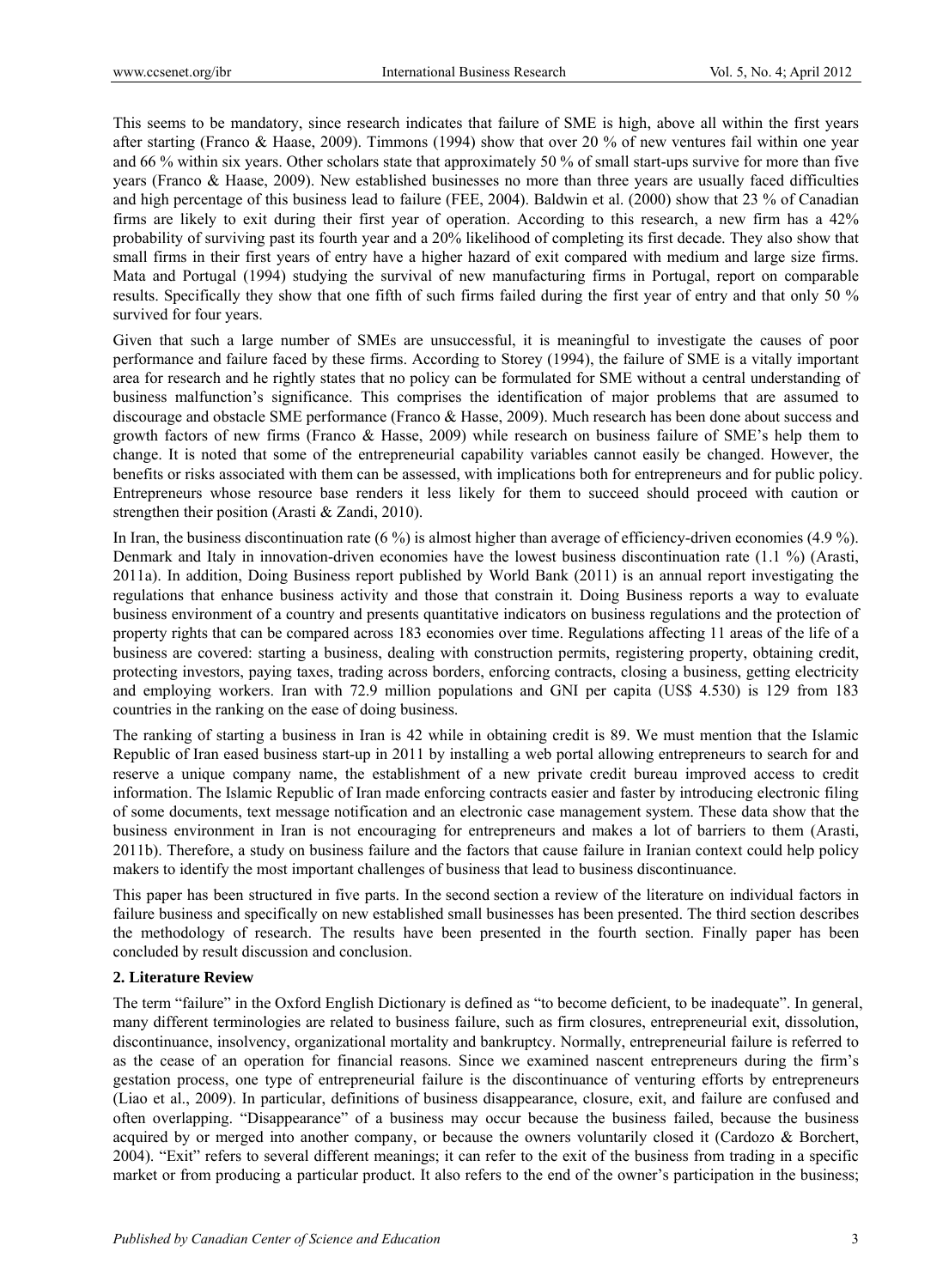as in the search for "exit routes" by entrepreneurs wishing to sell or exit from a business (Stokes & Blackburn, 2002). But business failure can be defined as wanting or needing to sell or liquidate to avoid losses or to pay off creditors or general inability to make a profitable go of the business (Gaskill et al., 1993).

The majority of studies in business failure were focused on business rather than the owner of business, while the entrepreneurs and the factors related are the most important factors to entrepreneurial process. The most cases that have attracted the attention of researchers are reasons of business failure, patterns for failure prediction and strategy for weak businesses, while the events occurred for company and its owner and manager were review less than one (Stocks & Blackburn, 2002).

In reviewing the literature of effective factors on business failure, some factors have more prominent roles. Some researchers were categorizes effective factors of business failure as individual factors describe as some factors that controlled by the person and environmental factors describe as some factors that the person has no control on it but a strategy determination could reduce harmful pressures. Liao (2004) has mentioned the effects of four groups of factors including characteristics of founder, resources, structural characteristics and strategies of the firm, and environmental conditions in which a firm operates on business failure (Ooghe & De Prijcker, 2008).

Managerial experience and financial management, seems vital in determining the success or failure of the firm based on a survey to study the causes of firm bankruptcy in Canada found that almost half of the firms in Canada go bankrupt due to internal problems caused by managerial inexperience and lack of Knowledge and vision (Baldwin et al., 1997).

Management's motivation, qualities and skills have an impact on the way a company is (miss) managed. Insufficient and inappropriate skills of management could cause failure in a lot of companies. Have expertise in only limited areas and not willing to accept professional advice, reduce the possibilities of the company's chances to survive in the medium term (Ooghe & De Prijcker, 2008). Some other studies focused more on the managerial causes of failure, categorized them simply as poor management (FEE, 2004), and concluded that this combined with the personality traits of the owner-manager and external factors cause business failure (Berryman, 1983). Earliest empirical studies on business failure, examined the role of various owners and firm characteristics to explain business failures. Many aspects of poor management are reported to be connected to several related issues, such as poor financial circumstances, inadequate accounting records, limited access to necessary information, and lack of good managerial advice (Gaskill et al., 1993). Management's qualities and skills are not the only factors affecting the survival chances of a company. It is remarkable how many personal characteristics strongly affect the performance of a company (Ooghe& De Prijcker, 2008). The numerous characteristics shared by failed firms, are directly related to personal decision-based characteristics of the owner including lack of insight, inflexibility, emphasis on technical skills, etc. (Gaskill et al., 1993).

Managers and entrepreneurs are obliged to anticipate and to adjust their decisions to the changes and opportunities in the environment. Optimism and risk behavior are other possible causes of declining performance. Research indicates that entrepreneurs are somewhat more inclined to take risks than are managers, this difference even increases when the entrepreneur has the goal of a significant venture growth. Many over-optimistic (young) entrepreneurs are faced with problems to attract external finance from banks.Moreover, a higher inherent risk aversion of management and changes in the value of tax shields and future bankruptcy costs also make relatively safe projects more desirable (Ooghe & De Prijcker, 2008).

New firms create new jobs, open up opportunities for upward social mobility, foster economic flexibility, and contribute to competition and economic efficiency, but they have more risk rather than established business (Liao et al., 2009). According to statistics, SME's in comparison with large businesses are more vulnerable and have more challenges to survive. Due to their size and limited human resources, SME typically lack the middle managers or functional specialists who in large firms play a major role in developing and implementing organizational strategies. As a consequence, SME owner-managers carry out a multiplicity of roles (Jennings & Beaver, 1997), which makes strategic management complex and owner-focused. Small businesses in Uganda are faced with a number of challenges that lead to business failure. Lack of entrepreneurial qualification as a difficulty in starting and managing their firms during their early stages is a major cause of business failure for small businesses (Kazooba, 2006). There appears to be a trend that years of schooling and higher education level are positively associated with a firm's performance (Bates, 2005). Prior experience in running a business, positively related with a firm's success (Gimeno et al., 1997; Madsen et al., 2003; Bosmaet al., 2004), Lacking higher education levels and entrepreneurial experience are main difficulties for the SME (Franco &Hasse, 2009). Previous studies in Iranian context in different sectors, pointed out that management deficiency is the most important reason to business failure (Arasti  $\&$  Zandi, 2010).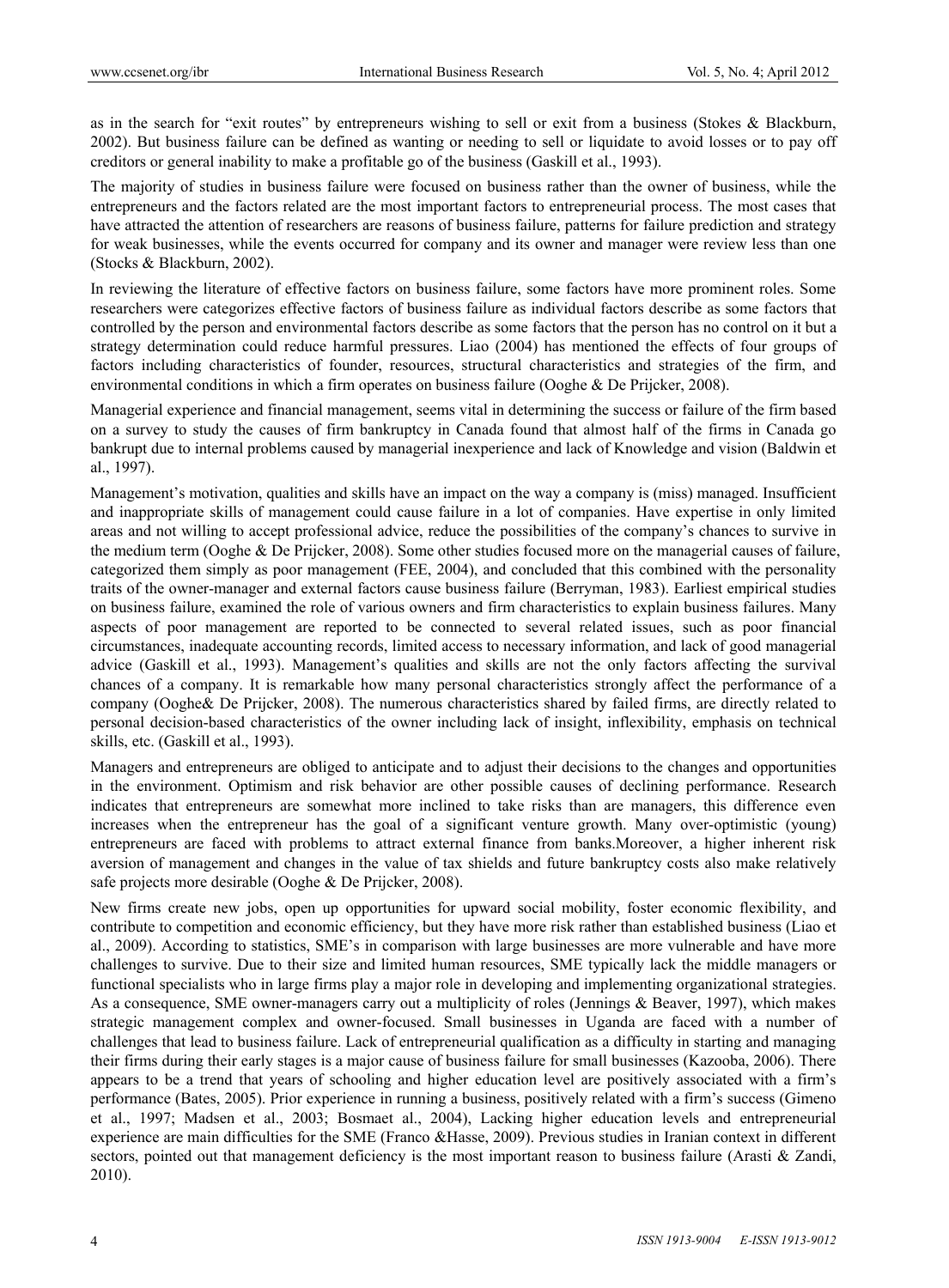As we can see in the literature, previous studies mentioned the importance of individual factors in business failure but very limited studies investigated on the new establish small business. This first study on individual factors affecting business failure in Iranian new established small businesses in industry sector tries to answer the below question:

Which individual factors affect business failure in Iranian new established small businesses in industry sector?

## **3. Research Methodology**

In order to answer the research question, a narrative study was done on a sample of new established (no more than 3 years) small businesses (less than 50 employees). Goal oriented sampling used until theoretical saturation. In total 10 semi-structured interviews conducted on June 2011 and the two last interviews didn't add some new concepts related to the subject. Therefore we cut the data gathering after the 10<sup>th</sup> interview. Each interview was taken in average 80 minutes. Content analysis of interviews leads to identify all individual factors affecting business failure in four categories of motivations, skills, capabilities and characteristics. To test these results, four hypotheses were developed:

H1: Business failure of new established small businesses is affected by motivations of business owner.

H2: Business failure of new established small businesses is affected by skills of business owner.

H3: Business failure of new established small businesses is affected by capabilities of business owner.

H4: Business failure of new established small businesses is affected by characteristics of business owner.

These hypotheses were tested by a quantitative study in a sample of 158 unsuccessful new established small businesses in industry sector. Data was gathered by a questionnaire between August and October 2011. Validity of questionnaire was guaranteed by expert opinion in the qualitative study. Reliability of questionnaire was measured by Cronbach's alpha that was 0.75 for whole questionnaire. To data analysis and examine the hypotheses one sample t-test and Friedman analysis of variance was used on 52 complete questionnaires by SPSS.

#### **4. Finding**

In this section we present the research finding in two subsections of qualitative and quantitative results.

#### *4.1Qualitative Results*

In the sample of 10 unsuccessful entrepreneurs, the average age was 42 years old. The majority of them (9) were men and most of them (6) have university degree. 6 have experience in related sector, 2 in management and 3 in entrepreneurship.

All Interviews were recorded and then transcribed for content analysis and conclusions. Content analysis is a research technique for making replicable and valid inferences from text or other meaningful matters, to the contexts of their use. To conduct a content analysis on any such text, the text is coded or broken down into manageable categories on a variety of levels - word, word sense, phrase, sentence, or theme - and then examined using one of content analysis basic methods, either conceptual analysis, or relational analysis. All levels of content analysis have been presented in this section.

Table 1 presents interview coding of one interview as a sample. This is an interview with a business owner whose product was cardboard. He expresses his management skills and capabilities as well as motivation that affect business failure. For example: "*I could not make up my mind in the crisis ahead*" that refer to "lack of crisis management skill" or "*It was not logical to put the rest of our capital to this unsteady market and we could not foresee the future*" that refer to "incapacity of estimate business environment". In this interview, five individual factors affecting business failure have been identified (see Table 1).

#### Insert Table 1 Here

The same coding process has been done for all 10 interviews. In total 33 individual factors have been identified as affecting individual factors of failure in Iranian new established small businesses. The results have been presented in Table 2.

## Insert Table 2 Here

Some factors have been repeated in different interviews. For example "Insist on mistake and continue the job" has been discussed in the second interview and repeated in the  $8<sup>th</sup>$  interview. Then in this step all repetitions have been omitted and the results are given in Table 3.

Insert Table 3 Here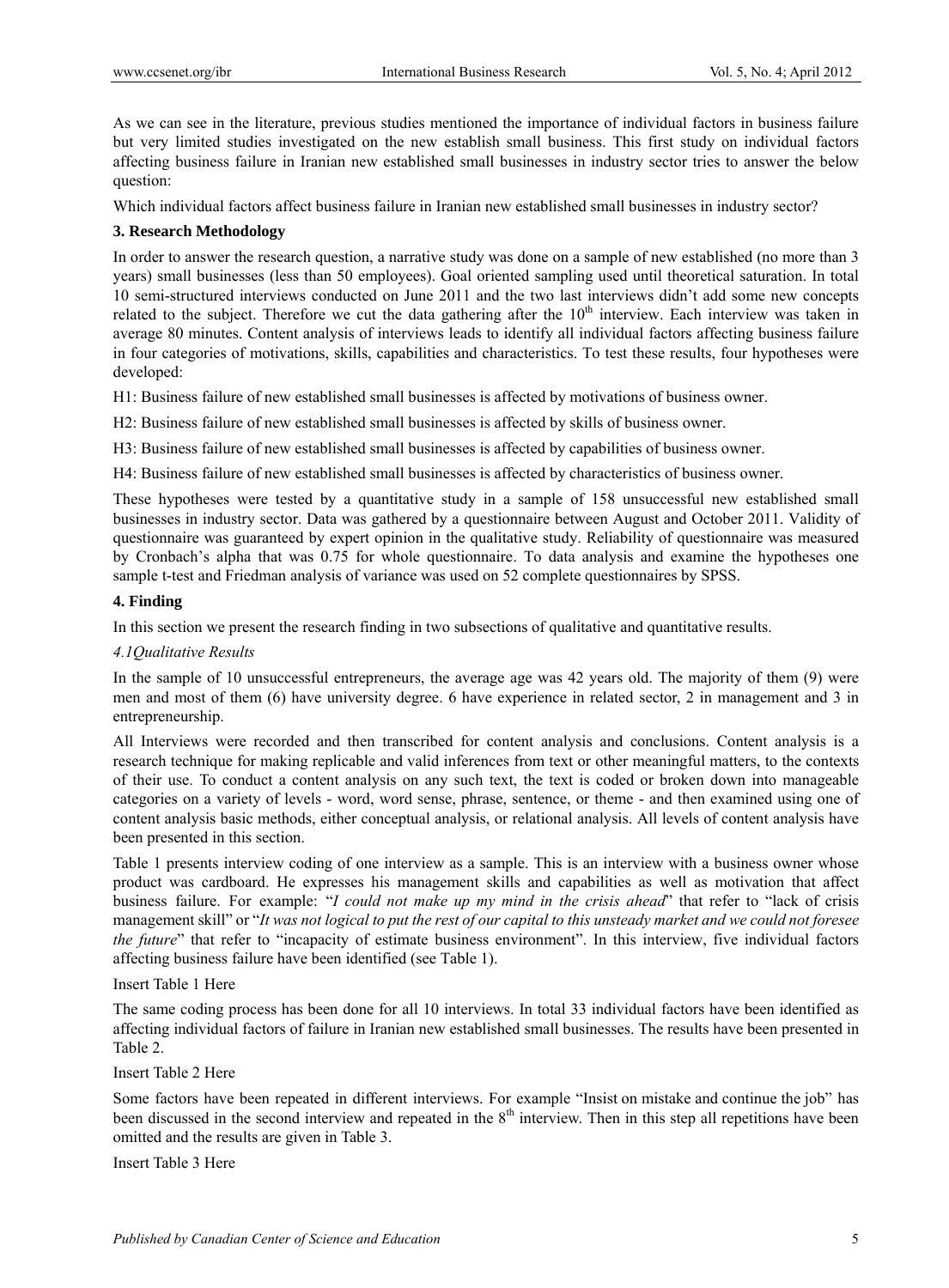In the last step, the identified factors have been categorized in four groups based on their nature. These are motivations, skills, capabilities and characteristics presented in Table 4. For example marketing, financial management and human resource, and team management are categorized as category of "management skills".

Insert Table 4 Here

After content analysis on 10 interviews, all individual factors affecting failure in Iranian new established small businesses identified in four groups of factors including motivations, skills, capabilities and characteristics. The research model was presented in Figure 1.

Insert Figure 1 Here

#### *4.2 Quantitative Results*

To test the research model and four research hypotheses, 52 complete questionnaires from unsuccessful businesses in Eshtehard Industrial sector were analyzed by SPSS.In the first subsection descriptive statistics on personal and organizational characteristics of sample and in the second one the results of t-test and Friedman analysis are presented.

#### 4.2.1 Sample Description

In our sample, most of the interviewees were aged between 25 and 45 years old and married. 96.2 % of them were men. 44.3 % have university degree. About half of them had experience in related sector but only 30 % had management experience and 23.5 % had entrepreneurial experience.

The businesses were in different industry sector. Most of them were in chemical industry (30.8 %) as well as in mineral nonmetal industry (21.2 %). Also, 50 % of these new established businesses failed before the age of two years (See Table 5).

Insert Table 5 Here

#### 4.2.2 Hypotheses Testing

To test the hypotheses we used "one sample t-test" analysis. According to the results, the individual factorsaffectingbusiness failure inIranian new established small business are "Lack of crisis management skills" and "Lack ofmarketing, financial, human resource and team management skills". Then only the second hypothesis was conformed.

Also, according to result of Friedman analysis  $(P<0.001, chi$ -square = 126.1), the mean rank is significant and table 6 show that "Lack of crisis management skills" (mean rank = 5.35) and "Lack ofmarketing, financial and human resource andteam managementskills" (mean rank  $=$  4.38) are the main individual factors affecting business failure ofIranian new established small business in industry sector.

Insert Table 6 Here

#### **5. Discussion**

The results pointed out that crisis management skills are the most important individual factors affecting failure in new established small businesses. Previous studies mention that new established small businesses deal with more challenges than large stable businesses. The majority of small businesses failed in their first three years (Franco  $\&$ Haase, 2009). Then crisis management skills are much more important for new established small businesses. While the importance of "lack of crisis management skills" as a factor of failure did not study in most of researches.

Other important individual factors of failure are management skills that refer to marketing, financial and human resource and team management skills. The majority of previous studies on business failure have confirmed the effect of "lack of management skills" as the most important factor (Berryman, 1983; Gaskill et al., 1993; Baldwin et al, 1997; Kazooba, 2006; Ooghe & De Prijcker, 2008).

The other individual factors have been studied in previous researches. For example, "level of education" in Baldwin et al. (1997), Jennings and Beaver (1997), Gideon et al. (1997), Madsen et al. (2003) and Busman et al. (2004), "characteristics" in Gaskill et al. (1993), Kazooba (2006), and Ooghe and De Prijcker (2008) and "motivations" in Ooghe and De Prijcker (2008). These factors have been examined in our research too and the results showed that "change of motivations over time", "have a traditional look in business", "insist on mistake" and "lack of capabilities (time, knowledge and experience)" are respectively other individual factors of failure in new established small businesses.

#### **6. Conclusion and Implication**

This study has been done to identify the individual factors affecting failure in new established small businesses with a mixed of qualitative and quantitative research. First, a literature review lead to a conceptual framework of research.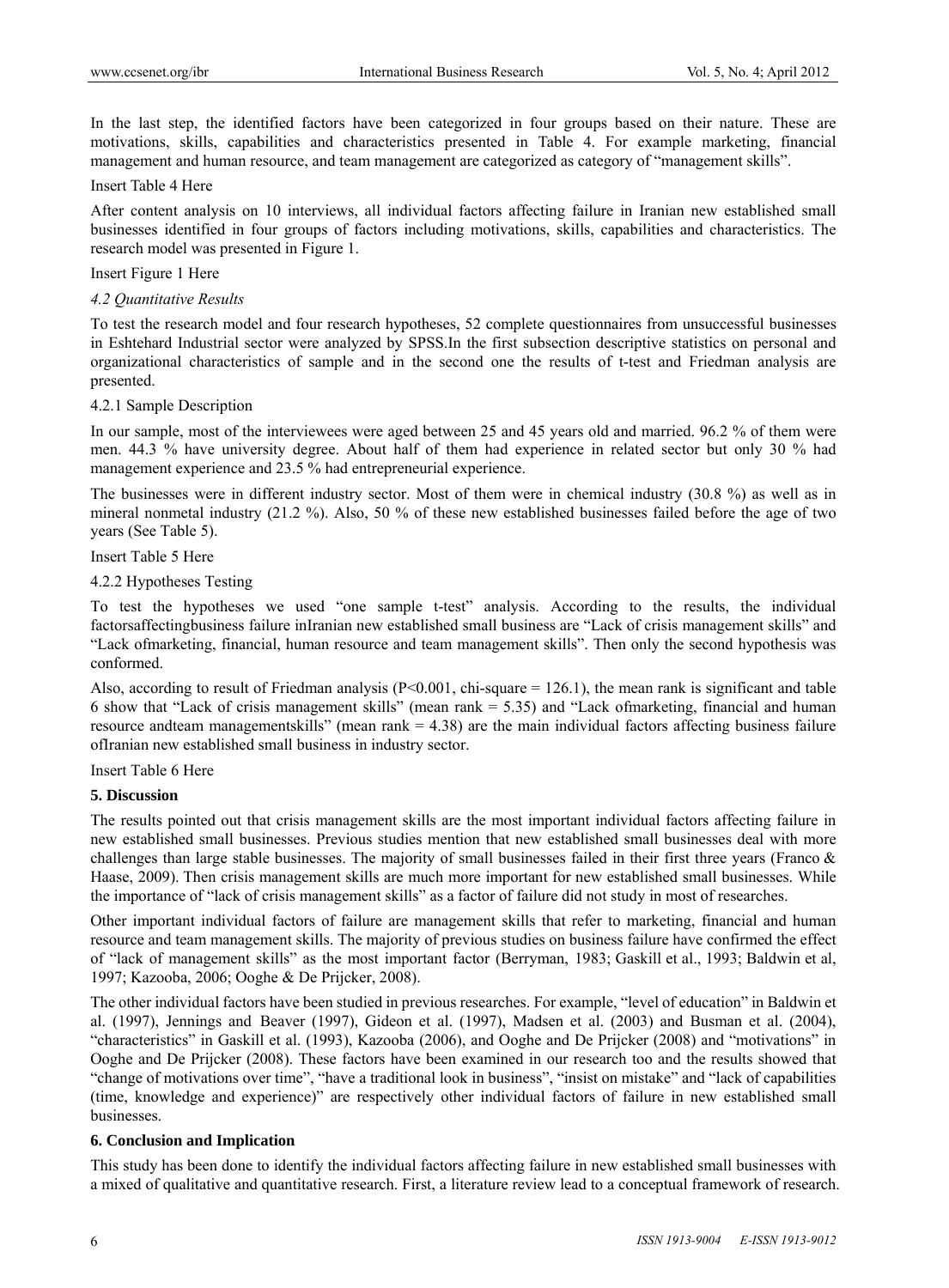Then a qualitative study was done by the semi-structured interviews with 10 unsuccessful entrepreneurs and results pointed out the individual factors in four categories of motivations, skills, capabilities and characteristics. Also, some factors were added to the framework. "Lack of proper time spent for the business", "have a traditional look in business", "over confidence to others", "insist on mistake", and "lack of crisis management skills" are some factors that have been added to literature.

In these results, the frequency of reference to "lack of management skills" and "lack of crisis management skills" shows that these individual factors are the most important factors in business failure. Based on qualitative results, four hypotheses have been developed and tested in a quantitative study by a survey in a sample of 152 unsuccessful entrepreneurs. The results show that two individual factors of "lack of crisis management skills" and "lack of marketing, financial, human resource and team management skills" are the most important factors affecting failure in Iranian new established small businesses.

Based on these results that identified "lack of marketing, financial, human resource and team management skills" as the most important individual factor of failure, reinforcement of management skills via formal and/or informal training could decrease the rate of failure in these businesses. Considering more challenges of new established small businesses in competition with large established businesses, training of "crisis management skills" could help entrepreneurs to the best decision making.

This study tried to have a comprehensive but detailed look on effective factors of business failure but as a first study on individual factors of failure in Iranian new established small businesses, it had some limitations especially to identify and access to unsuccessful entrepreneurs, because there is no database of unsuccessful businesses in Iran and in addition the unsuccessful entrepreneurs don't have a tendency to iterate the virulent memoires of failure.

Future studies could examine the effect of motivations and capabilities on a larger sample. Also, comparative studies on a sample of successful and unsuccessful businesses as well as between cultures are suggested.

#### **References**

Arasti, Z. (2011a). Gender differences in the causes of business failure. *Journal of Global Entrepreneurship Research, 1* (1), 163-185.

Arasti, Z. (2011b). An empirical study on the causes of business failure in Iranian context. *African journal of Business Management, 5*(17), 7488-7498.

Arasti, Z., & Zandi, F. (2010). Causes of business failure: dose gender matter? *Proceeding of the first International Conference on Entrepreneurship*. Tehran, Iran*.* 

Baldwin, J. R., Bian, L., Dupuy, R., & Gellatly, G. (2000). *Failure rates for new Canadian firms, new perspectives on entry and exit*. Ottawa: Statistics Canada.

Baldwin, J., Gray, T., Johnson, J., & Proctor, J. (1997). *Failing concerns business bankruptcy in Canada*. Ottawa: Statistics Canada.

Bates, T. (2005). Analysis of young, small firms that have closed delineating successful from unsuccessful closures. *Journal of Business Venturing, 20*(3), 343-358. http://dx.doi.org/10.1016/j.jbusvent.2004.01.003

Berryman, J. (1983). Small business failure and bankruptcy, a survey of the literature. *European Small Business Journal, 1*(4), 47-59. http://dx.doi.org/10.1177/026465608300100404

Bosma, N., Acs, Z. J., Autio, E., Coduras, A., & Levie, J. (2009). *Global Entrepreneurship Monitor Executive Report, 29*(16). Retrieved from http://www.gemconsortium.org/index.html.

Bosma, N., Van Praag, M., Thurik, R., & de Wit, G. (2004). The value of human and social capital investments for the business performance of startups. *Small Business Economics, 23*(3), 227-236. http://dx.doi.org/10.1023/B:SBEJ.0000032032.21192.72

Cardozo, R., & Borchert, P. (2004). The disappearance of business. [online], available at: http://www.babson.edu/entrep/fer/BABSON2003/II/IIP2.

European federation of accountants (FEE). (2004). Avoiding business failure: A Guide for SMEs. [online], FEE Guide, http://www.fee.be.

European network for SME research—ENSR. (2003). *Observatory of European SMEs 2003* (7). In European Commission (Ed.). Brussels: European Commission.

Franco, F., & Haase, H. (2009). Failure factors in small and medium-sized enterprises, qualitative study from an attributional perspective. *International Entrepreneurship Management Journal, 6*(4).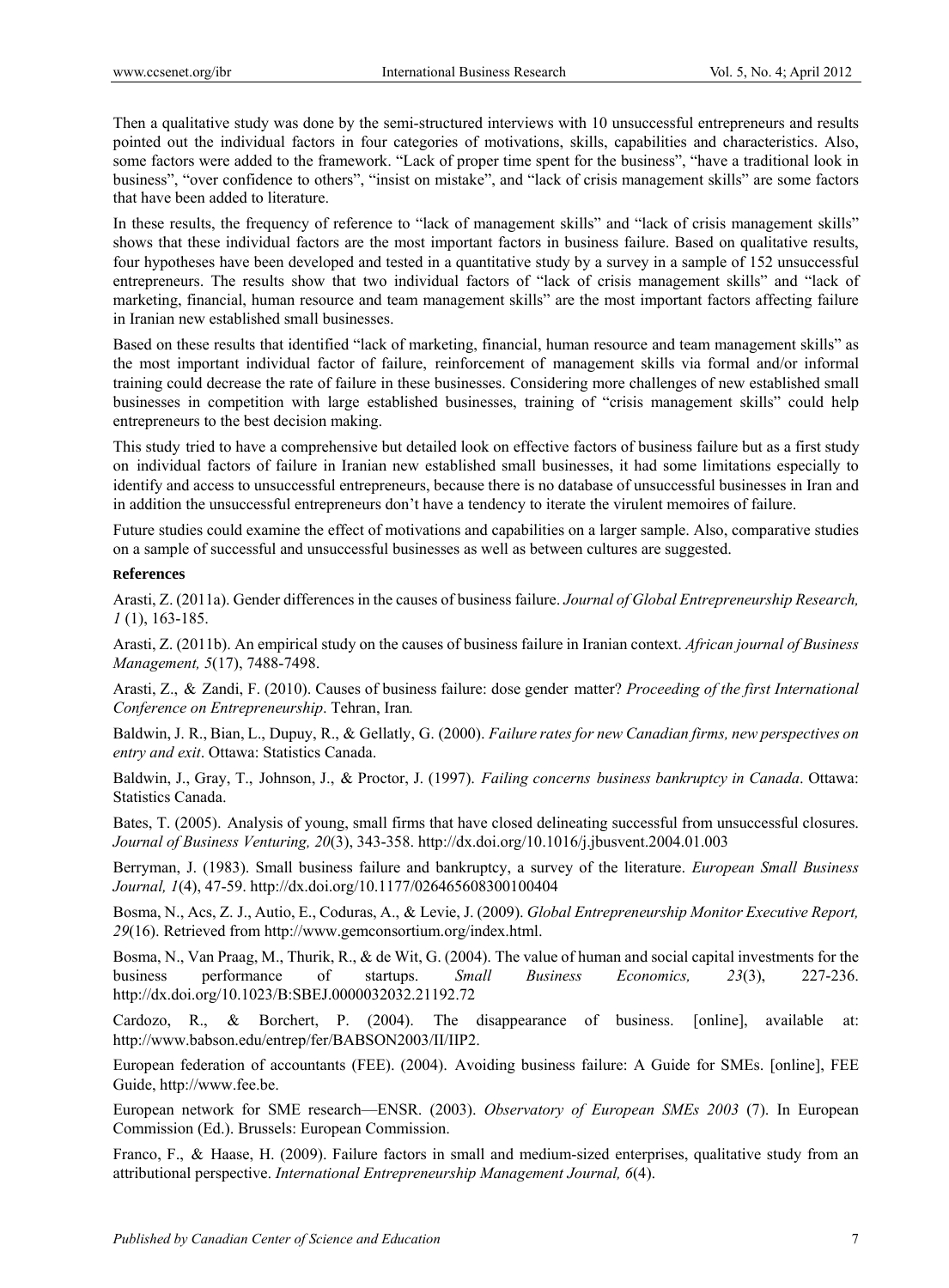Gaskill, L. R., Van Auken, H. E., & Manning, R. A. (1993). A Factor analytic study of the perceived causes of small business failure. *Journal of Small Business management, 34*(4), 8-31.

Gimeno, J., Folta, T., Cooper, A., & Woo, C. (1997). Survival of the fittest? Entrepreneurial human capital and the persistence of under performing firms. *Administrative Science Quarterly, 42*(6), 750-783. http://dx.doi.org/10.2307/2393656

Hannan, M. T., & Freeman, J. (1989). *Organizational ecology*. Cambridge: Harvard University Press.

Harvard Business Essentials. (2004). *Crisis management masters the skills to prevent disasters*. Harvard Business School Publishing Corporation.

Jennings, P., & Beaver, G. (1997). The performance and competitive advantage of small firms, a management perspective. *International Small Business Journal, 15*(2), 63-75. http://dx.doi.org/10.1177/0266242697152004

Kazooba, C. H. (2006). Causes of small business failure in Uganda, A case study from Bushenyi and Mbarara Towns African. *African Studies Quarterly, 8*(4). Retrieved from: http://web.africa.ufl.edu/asq/v8/v8i4a3.htm

Liao, J. (2004). Entrepreneurship Failures: Key Challenges and Future Directions. In H. P. Welsch (Ed.), *Entrepreneurship: the Way Ahead* (pp. 133-150). New York, NY & UK: Routledge. http://dx.doi.org/10.4324/9780203356821.ch10

Liao, J., Welsch, H., & Moutray, C. H. (2009). Start-up resources and entrepreneurial discontinuance the case of nascent entrepreneurs*. Journal of Small Business Strategy, 19*(2), 1-15.

Madsen, H., Neergaard, H., & Ulhøi, J. P. (2003). Knowledge-intensive entrepreneurship and human capital. *Journal of Small Business and Enterprise Development, 10*(4), 426-434. http://dx.doi.org/10.1108/14626000310504738

Mata, J., & Portugal, P. (1994). Life duration of new firm*. Journal of Industrial Economics, 42*(3), 227-246. http://dx.doi.org/10.2307/2950567

Ooghe, H., & De Prijcker, S. (2008). Failure process and causes of company bankruptcy, a typology. *Journal of Management Decision, 46*(2), 223-242. http://dx.doi.org/10.1108/00251740810854131

Porter, M. (1990). *The comparative advantage of nations* (Chapter4). London: Macmillan.

Stokes, D., & Blackburn, R. (2002). Learning hard way: The lessons of owner-managers who have closed their businesses. *Journal of Small Business and Enterprise Development, 9*(1), 17-27. http://dx.doi.org/10.1108/14626000210419455

Storey, D. J. (1994). *Understanding the small business sector*. London: Rutledge.

Timmons, J. A. (1994). *New venture creation: entrepreneurship for the 21st century*. Homewood: Irwin.

World Bank. (2011). Doing business 2011, making a difference for entrepreneurs. [online], available at: http://www.doingbusiness.org/~/media/FPDKM/Doing%20Business/Documents/Annual-Reports/English/DB11-Ful lReport.pdf

| Type of product | Verbal statement                                                                                                   | Concepts                                     |  |  |
|-----------------|--------------------------------------------------------------------------------------------------------------------|----------------------------------------------|--|--|
| Cardboard       | I could not make up my mind in the crisis ahead.                                                                   | Lack of crisis management skills             |  |  |
|                 | We could not fully manage our work.                                                                                | Lack of team management skills               |  |  |
|                 | One of my partner setbacks and that was the first feeling of<br>failure but I didn't want to abandon the business. | Insistence on continuation of activity       |  |  |
|                 | It was not logical to put the rest of our capital to this unsteady<br>market and we could not foresee the future.  | Incapability to estimatebusiness environment |  |  |
|                 | Chang in environment lead to financial failure and made us<br>completely disappointed.                             | Disappointment                               |  |  |

Table 1. Verbal Statement and Derived Concepts from One of the Interviews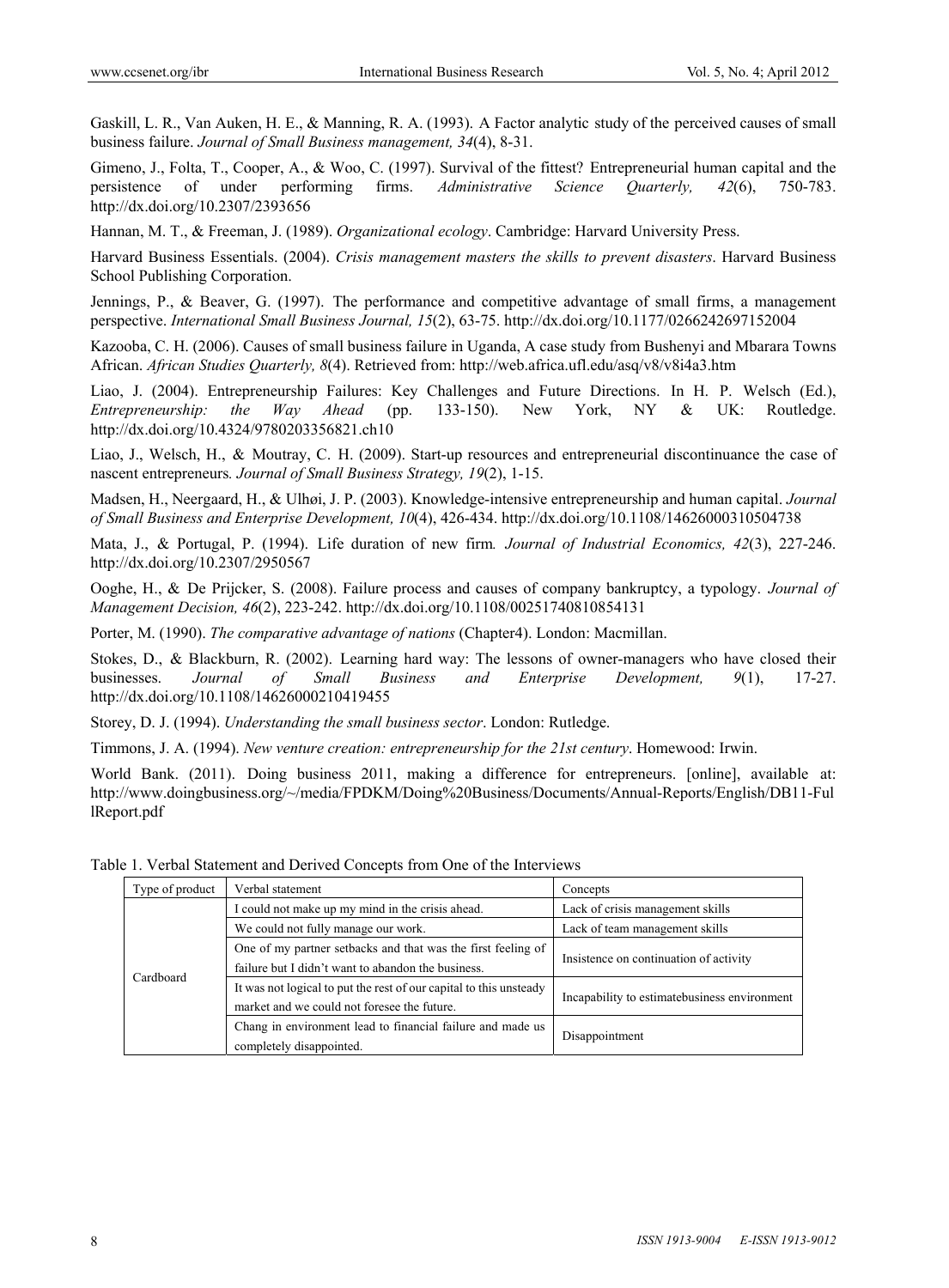| Interview No. | Type of product               | Concepts                                                                |  |  |
|---------------|-------------------------------|-------------------------------------------------------------------------|--|--|
|               |                               | 1. having two jobs and lacking time                                     |  |  |
| 1             | Lathing                       | 2. psychological and family problems                                    |  |  |
|               |                               | 3. lacks suitable education                                             |  |  |
|               |                               | 4. traditional look at business                                         |  |  |
|               | Door and window profiles UPVC | 5, too much confidence in others                                        |  |  |
| 2             |                               | 6. insistence on previous mistakes                                      |  |  |
|               |                               | 7. incapacity to solve the problems                                     |  |  |
|               |                               | 8. family problems psychological pressures                              |  |  |
|               | Keyboard                      | 9. lacking motivation for continuation of the job                       |  |  |
|               |                               | 10. change of motivation                                                |  |  |
| 3             |                               | 11. unrelated job experience with the economic activity                 |  |  |
|               |                               | 12. spending less time in job                                           |  |  |
| 4             | Medical equipment             | 13. lacking motivation for continuation of the job                      |  |  |
|               |                               | 14. lack of crisis management skills                                    |  |  |
|               |                               | 15. lack of knowledge of the director                                   |  |  |
|               | Industrial insulating glass   | 16. lack of motivation for continuation of the job                      |  |  |
| 5             |                               | 17. lack of marketing management skills                                 |  |  |
|               |                               | 18. lack of understanding and evaluation of probable threats in the job |  |  |
| 6             | Industrial switchboard        | 19. lack of financial management skills                                 |  |  |
|               |                               | 20. lack of familiarity with market and marketing                       |  |  |
| 7             | UPVC profile                  | 21. lack of management skills                                           |  |  |
|               |                               | 22. lack of crisis management skills                                    |  |  |
|               |                               | 23. lack of crisis management skills                                    |  |  |
|               | Cardboard                     | 24. lack of team management skills                                      |  |  |
| 8             |                               | 25. insistence on continuation of activity                              |  |  |
|               |                               | 26. incapability to estimate business environment                       |  |  |
|               |                               | 27. disappointment                                                      |  |  |
|               | Cement blocks                 | 28. lack of marketing management skills                                 |  |  |
| 9             |                               | 29. disappointment                                                      |  |  |
|               |                               | 30. lack of management skills                                           |  |  |
|               |                               | 31. lack of crisis management skills                                    |  |  |
| 10            | Safety glass and laminate     | 32. lack of management skills                                           |  |  |
|               |                               | 33. lack of crisis management skills                                    |  |  |

# Table 2. Extracted Concepts for Each Interview

# Table 3. Extracted Components

| No.            | Extracted component                            | Coding                     |
|----------------|------------------------------------------------|----------------------------|
|                | Change of motivation over time                 | 10                         |
|                | Lack of motivation for continuation of the job | 9, 13, 16                  |
|                | Disappointment in the job                      | 27, 29                     |
| $\overline{c}$ | Lack of management skills                      | 17, 19, 21, 24, 26, 30, 32 |
|                | Lack of marketing skills                       | 20, 28                     |
|                | Lack of crisis management skills               | 7, 14, 18, 22, 23, 31, 33  |
| 3              | Lack of proper education                       | 3, 15                      |
|                | Lack of proper time spent for the business     | 1, 12                      |
|                | Lack of proper knowledge and experience        | 11                         |
| 4              | Have a traditional look at the business        | $\overline{4}$             |
|                | Family problems and psychological pressures    | 2, 8                       |
|                | Over confidence on others                      | 5                          |
|                | Insist on mistake and continue the job         | 6, 25                      |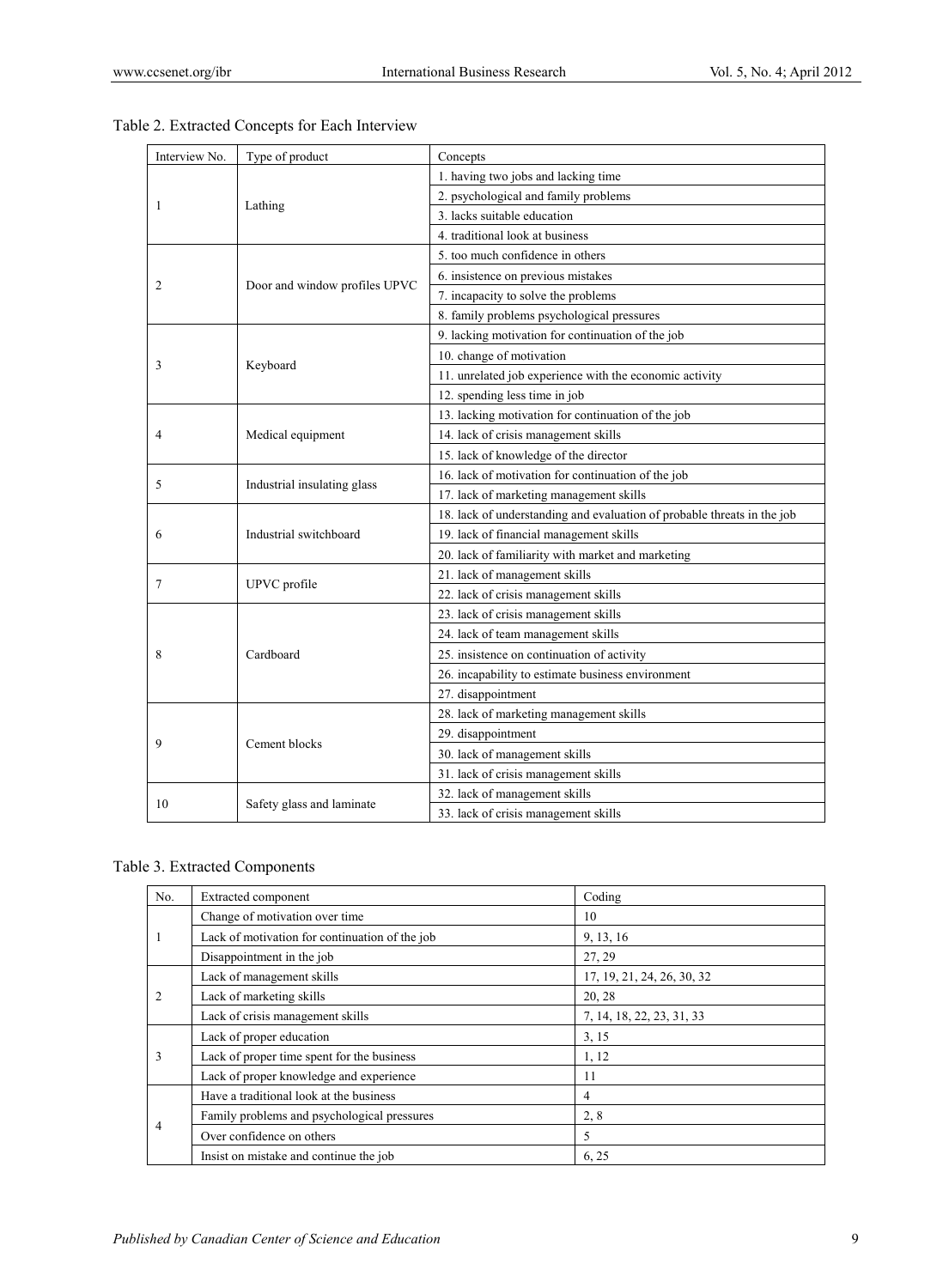# Table 4. Extracted Dimensions

| No. | <b>Extracted dimension</b> | Coding                                                        |
|-----|----------------------------|---------------------------------------------------------------|
|     | Motivation                 | 9, 10, 13, 16, 27, 29                                         |
|     | <b>Skills</b>              | 7, 14, 17, 18, 19, 20, 21, 22, 23, 24, 26, 28, 30, 31, 32, 33 |
|     | Capabilities               | 1, 3, 11, 12, 15                                              |
|     | Characteristics            | 2, 4, 5, 6, 8, 25                                             |

# Table 5. Descriptive Statistics of Sample (n=52)

| <b>Personal</b>             | Percentage |
|-----------------------------|------------|
| Age                         |            |
| Under 25 years old          | 6.8        |
| Between 25 and 45 years old | 85         |
| More than 45 years old      | 8.2        |
| Gender                      |            |
| Male                        | 96.2       |
| Female                      | 3.8        |
| Marital status: Married     | 94.2       |
| Level of Education          |            |
| Under diploma               | 10         |
| Diploma                     | 30         |
| University degree           | 60         |
| Previous Experience         |            |
| In related sector           | 49         |
| Management experience       | 30         |
| Entrepreneurial experience  | 23.5       |
| Organizational              | Percentage |
| <b>Business Lifetime</b>    |            |
| Less than 1 year            | 34.6       |
| Between 1 and 2 years       | 34.6       |
| Between 2 and 3 years       | 11.5       |
| No response                 | 19.2       |
| <b>Business Activity</b>    |            |
| Metal industry              | 9.6        |
| Mineral nonmetal industry   | 21.2       |
| Alimentaryindustry          | 11.5       |
| Electronic industry         | 1.9        |
| Weaving industry            | 3.8        |
| Chemical industry           | 30.8       |
| Cellulose industry          | 5.8        |
| No response                 | 15.4       |

# Table 6. The Result T-Test and Friedman Analysis

| No | <b>Individual factors</b>                                                  | Mean |        | Sig         | <b>Mean Rank</b> |
|----|----------------------------------------------------------------------------|------|--------|-------------|------------------|
|    | Change of motivation and lack of motivation to continuation the job        | 3.23 | 1.3    | 0.1         | 3.37             |
|    | Lack of crisis management skills                                           | 4.40 | 13.1   | $\mathbf 0$ | 5.35             |
|    | Lack of marketing, financial, human resource and team management<br>skills | 3.62 | 4.4    | $\mathbf 0$ | 4.38             |
| 4  | Lack of capabilities (time, knowledge and experience)                      | 2.19 | $-5.3$ |             | 1.92             |
|    | Have a traditional look in business                                        | 2.92 | $-0.5$ | 0.7         | 3.13             |
| 6  | Insist on mistake                                                          | 2.77 | $-2.1$ | 0.95        | 2.87             |